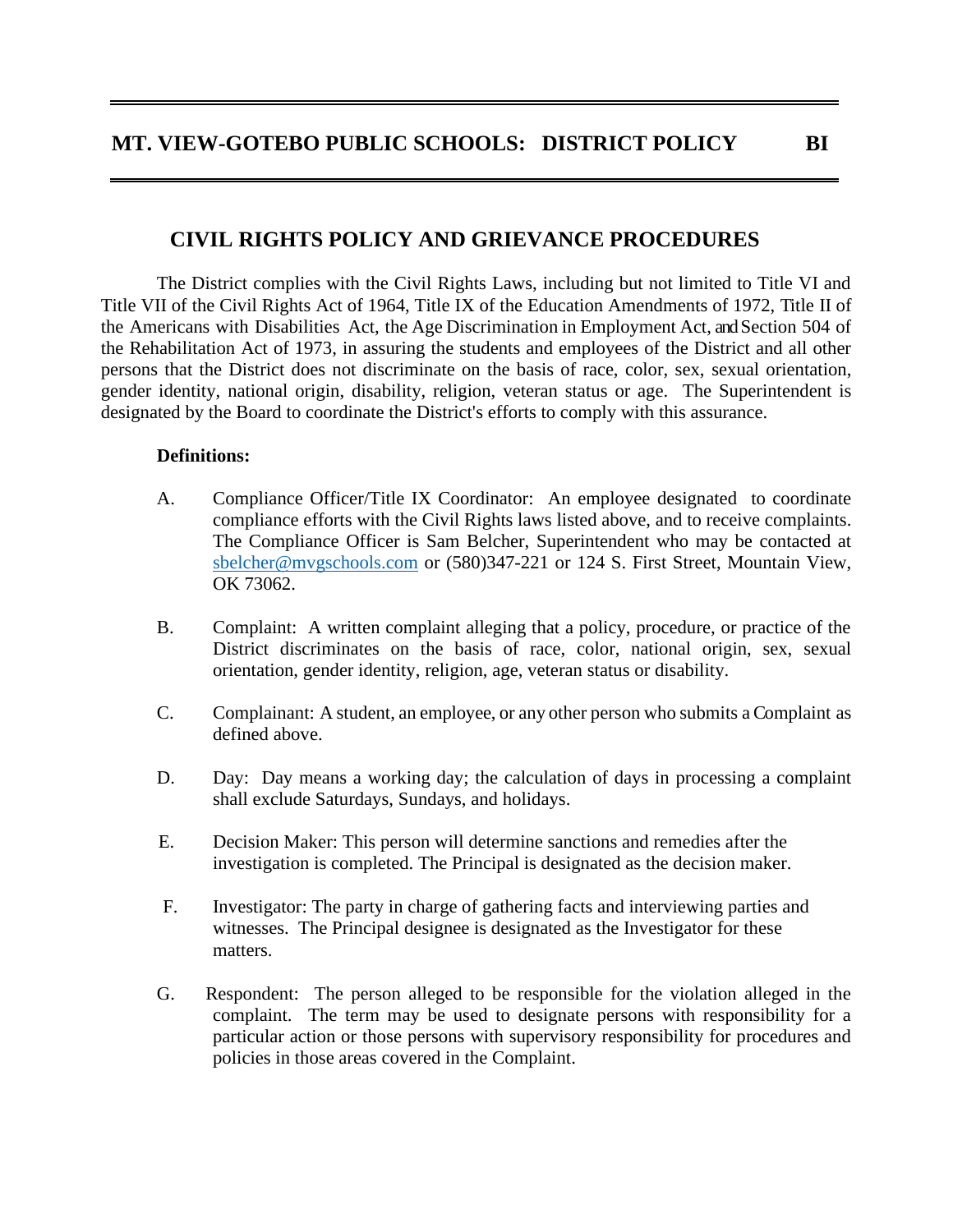H. Appeal Officer: The person designated to hear an appeal from a determination of responsibility for discrimination or sexual harassment. The Appeal Officer will not be the Compliance Officer, Investigator, or initial Decision Maker.

**Posting Requirements:** District will post, on its website, all materials used to train Title IX Coordinators, Investigators, Decision-makers, and any other person who facilitates an informal resolution process.

**Burden of Proof:** Title IX proceedings require a "preponderance of the evidence" burden of proof, meaning in order to prevail, the Complainant must introduce sufficient evidence that their claims are more likely true than not.

**Pre-filing Procedures:** Prior to the filing of a written complaint, the Complainant is encouraged to visit with the Compliance Officer and to make a reasonable effort to informally resolve the problem or complaint.

## **Procedures for Filing Complaint:**

- A. If the Complainant desires to proceed with a Complaint, then, within thirty (30) days of an alleged violation, the Complainant shall submit a written and signed Complaint to the Compliance Officer. The Complaint shall, at a minimum, state the Complainant's name, the nature of the alleged violation, the date of the alleged violation, the names of persons responsible, and the requested action or relief sought.
- B. The Compliance Officer may offer supportive measures, will notify parents if students are involved, and will notify the designated Investigator who will investigate allegations of discrimination. Additionally, the Compliance Officer may direct an investigation without a written complaint according to the procedures set forth herein whenever the Compliance Officer deems such action to be appropriate.
- C. Within ten (10) days of District's receipt of the Complaint, the Respondent shall be notified of the Complaint.
- D. Within ten (10) days of notification, the Respondent shall submit to the Investigator a written answer or response which shall confirm or deny the facts upon which the allegation is based, indicate acceptance or rejection of the Complainant's requested action, and/or outline alternatives. The Respondent may also identify witnesses who should be contacted to provide input during the investigation.
- E. Within ten (10) days of receiving the Respondent's answer, the Investigator shall initiate an appropriate investigation which may include, but is not limited to, interviewing both the Complainant and the Respondent and any witnessesidentified by either party, identifying any documents or tangible evidence supporting or opposing the Complaint, and undertaking any further investigation deemed appropriate by the Investigator. The investigation should be concluded within thirty (30) days but the Investigator may extend the period of time for an investigation by notifying the Complainant and the Respondent.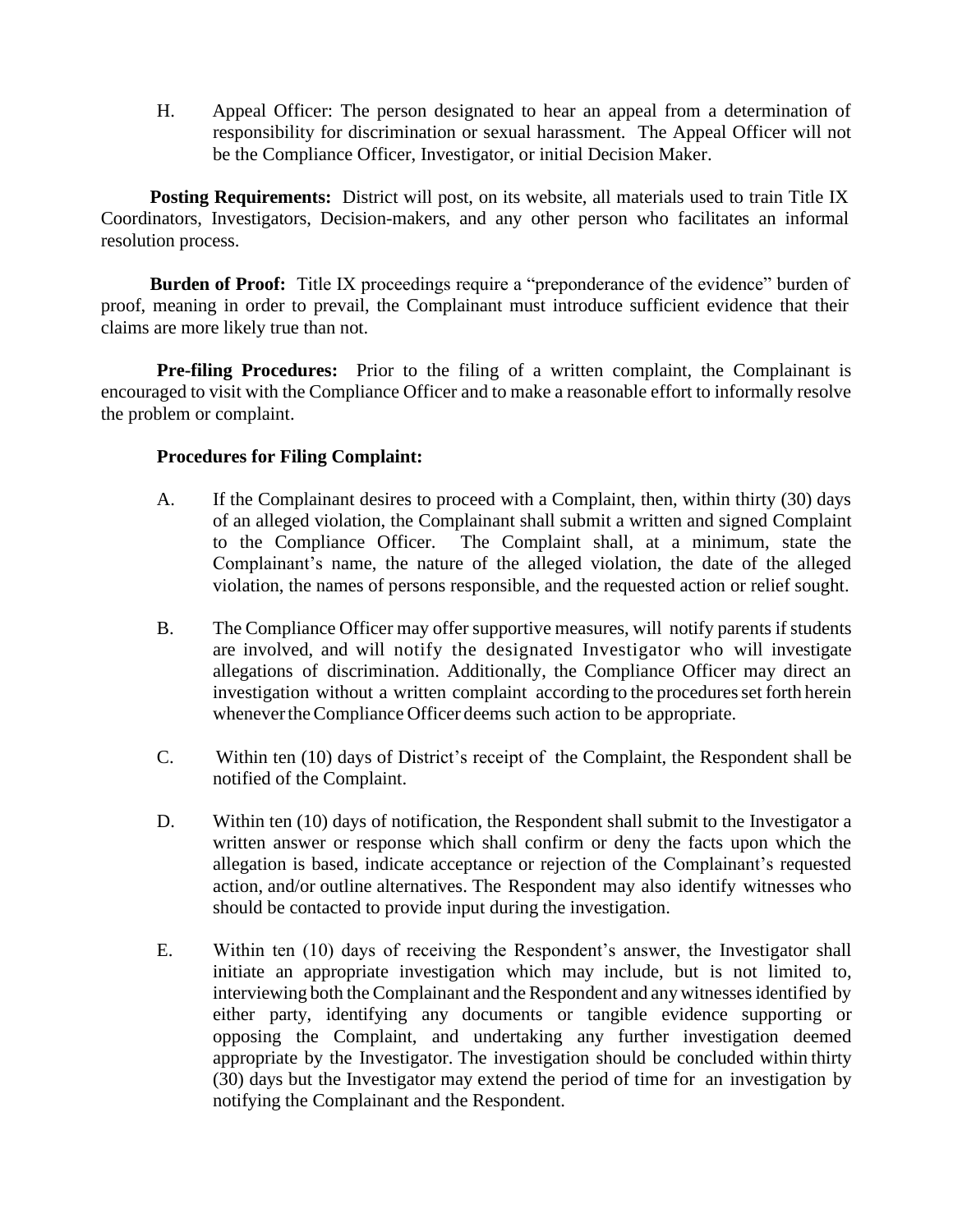- F. Within ten (10) days after completion of the investigation, the Investigator shall render a written decision and shall provide a copy of the written decision to theComplainant, the Respondent, and the Compliance Officer. The written decision shall be a summary report containing a synopsis of the evidence and findings of fact as well as the conclusion regarding the Complaint. Additionally, if the Investigator determines that the allegations of the Complaint are substantiated, the decision shall be provided to the Decision Maker to take appropriate disciplinary action.
- G. Within ten (10) days of receipt of the Investigator's decision, if either the Complainant or the Respondent is not satisfied with the decision of the Investigator, either may submit a written request to the Compliance Officer for a hearing or determination of responsibility. .
- H. Within ten (10) days of receiving a request for review by the Board, the Compliance Officer shall determine if a hearing is necessary on a case-by-case basis if both parties request or consent to such a hearing (the live hearing component is optional for K-12 schools). Regardless of whether a live hearing is held, or a written hearing is conducted, each party will have ten (10) days from receipt of the investigation report to submit a written, relevant questions that the party wants asked of another party or witness. Both parties will be provided with the answers and follow-up questions. Federal law determines when questions regarding a Complainant's prior sexual behavior or sexual predisposition are considered relevant in a hearing provided by a district.

I. Determination of Responsibility: A decision-maker, who is not the Title IX Coordinator/Compliance Officer or the Investigator, will apply a preponderance of the evidence standard to determine responsibility, and will issue a written determination of responsibility that:

- Identifies the allegations that potentially constitute sexual harassment;
- Describes the District's procedural steps taken from receipt of the Complaint to the determination;
- Includes Findings of Fact to support the determination;
- Includes Conclusions regarding the applicant's of the discipline code to the facts;
- Includes a statement of, and rationale for, the result as to each allegation, including a determination of responsibility, any disciplinary sanctions, and whether remedies to restore or preserve equal access to the District's educational programs or activities will be provided to the Complainant; and
- The procedures and permissible basis for appeals.

**Appeals**: Within ten (10) days of a determination of responsibility, dismissal of a complaint or any allegations therein either party may appeal for one of the following reasons:

1. A procedural error affected the outcome.